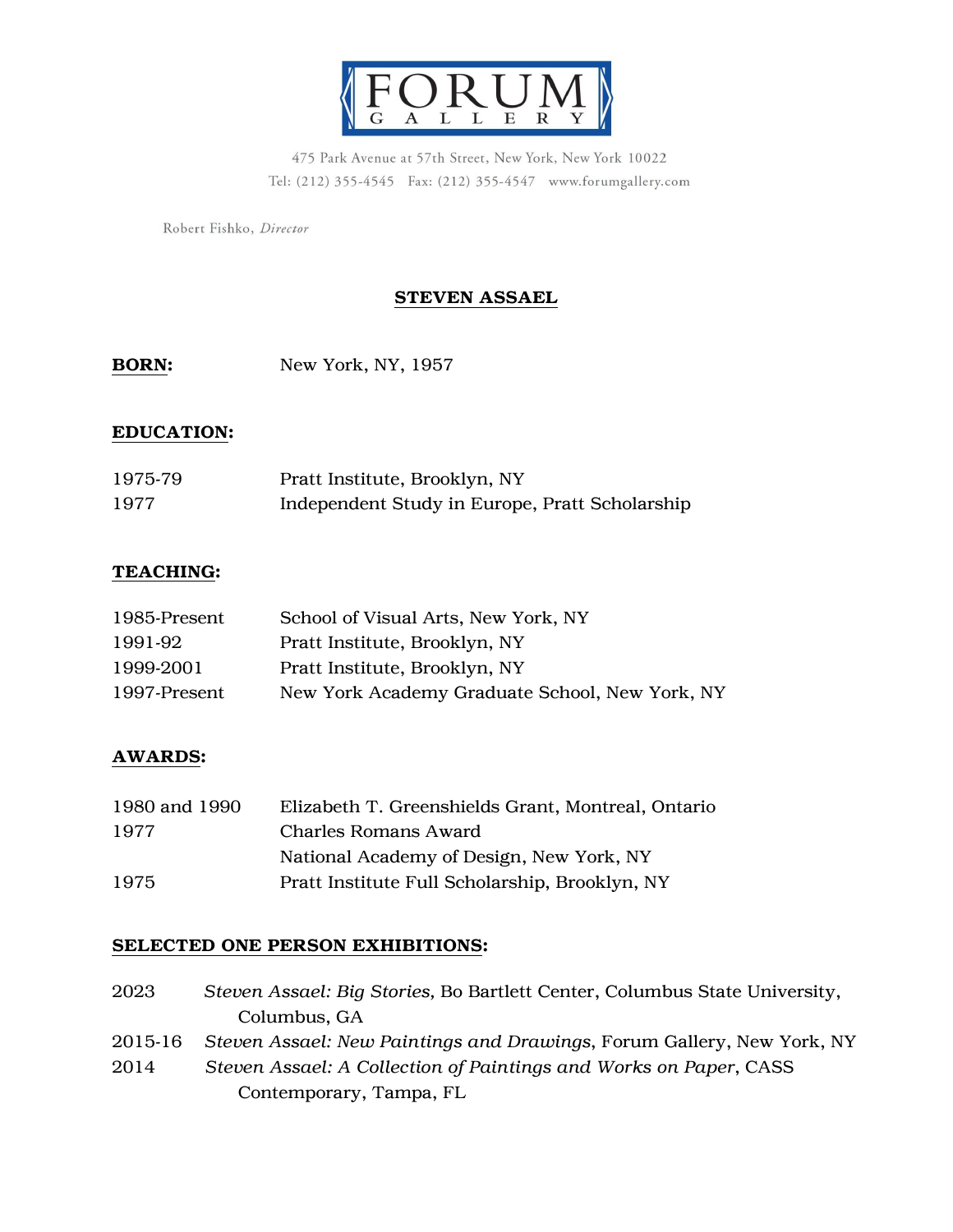|         | Steven Assael: New Drawings, Forum Gallery, Beverly Hills, CA                                |
|---------|----------------------------------------------------------------------------------------------|
| 2013    | Steven Assael: New Drawings, Forum Gallery, New York, NY                                     |
| 2011    | Steven Assael: Drawings and Paintings, Hite Art Institute, Cressman                          |
|         | Center for Visual Art, University of Louisville, Louisville, KY                              |
|         | Uncovered, New York Academy of Art at Eden Rock Gallery, St.                                 |
|         | Barthelemy, French West Indies                                                               |
|         | ACOPAL at the National Arts Club, New York, NY                                               |
| 2010    | Steven Assael: Illusions of Reality, Patty & Jay Baker Naples Museum of<br>Art, Naples, FL   |
| 2009    | Steven Assael: Paintings & Drawings, Carol Gallery Craven, Vineyard<br>Haven, MA             |
|         | Steven Assael: New Paintings & Drawings, Forum Gallery,                                      |
|         | New York, NY                                                                                 |
| 2008    | The Old Hat Club, High School of Art and Design, New York, NY                                |
|         | Steven Assael: Drawings Forum Gallery, New York, NY                                          |
| 2007    | Steven Assael: Drawings, Forum Gallery, Los Angeles, CA                                      |
|         | Steven Assael, Gallery Camino Real, Boca Raton, FL                                           |
| 2005    | Steven Assael: New Paintings & Drawings, Forum Gallery,                                      |
|         | Los Angeles, CA                                                                              |
| 2004    | Steven Assael: Drawings & Paintings, Cress Gallery of Art, University                        |
|         | of Tennessee at Chattanooga, Chattanooga, TN                                                 |
|         | Steven Assael: 20 <sup>th</sup> Century Figurative Master, Lowe Gallery,                     |
|         | Atlanta, GA                                                                                  |
| 2002    | Steven Assael: Paintings, Forum Gallery, New York, NY                                        |
| 2001    | Steven Assael: Drawings from 1996-2001, Forum Gallery, New York, NY                          |
|         | Steven Assael, Ann Nathan Gallery, Chicago, IL                                               |
| 2000    | Steven Assael: Drawings, Ann Nathan Gallery, Chicago, IL                                     |
|         | Steven Assael Paintings and Drawings, North Carolina State University<br>at Chapel Hill, NC  |
| 1999    | Steven Assael: A Decade of Painting and Drawing, Frye Art Museum,<br>Seattle, WA (catalogue) |
| 1998-89 | New Paintings and Drawings by Steven Assael, Forum Gallery,<br>New York, NY (catalogue)      |
| 1997    | New Drawings, More Gallery, Philadelphia, PA                                                 |
| 1996    | New Paintings and Drawings, Tatistcheff & Co., Inc., New York, NY<br>(catalogue)             |
| 1995    | Paintings and Drawings, Payne Gallery of Moravian College,                                   |
|         | Bethlehem, PA                                                                                |
| 1994    | Paintings and Drawings, Tatistcheff & Co., Inc., New York, NY                                |
| 1991    | Steven Assael: Recent Paintings and Works on Paper, Gray Art Center,                         |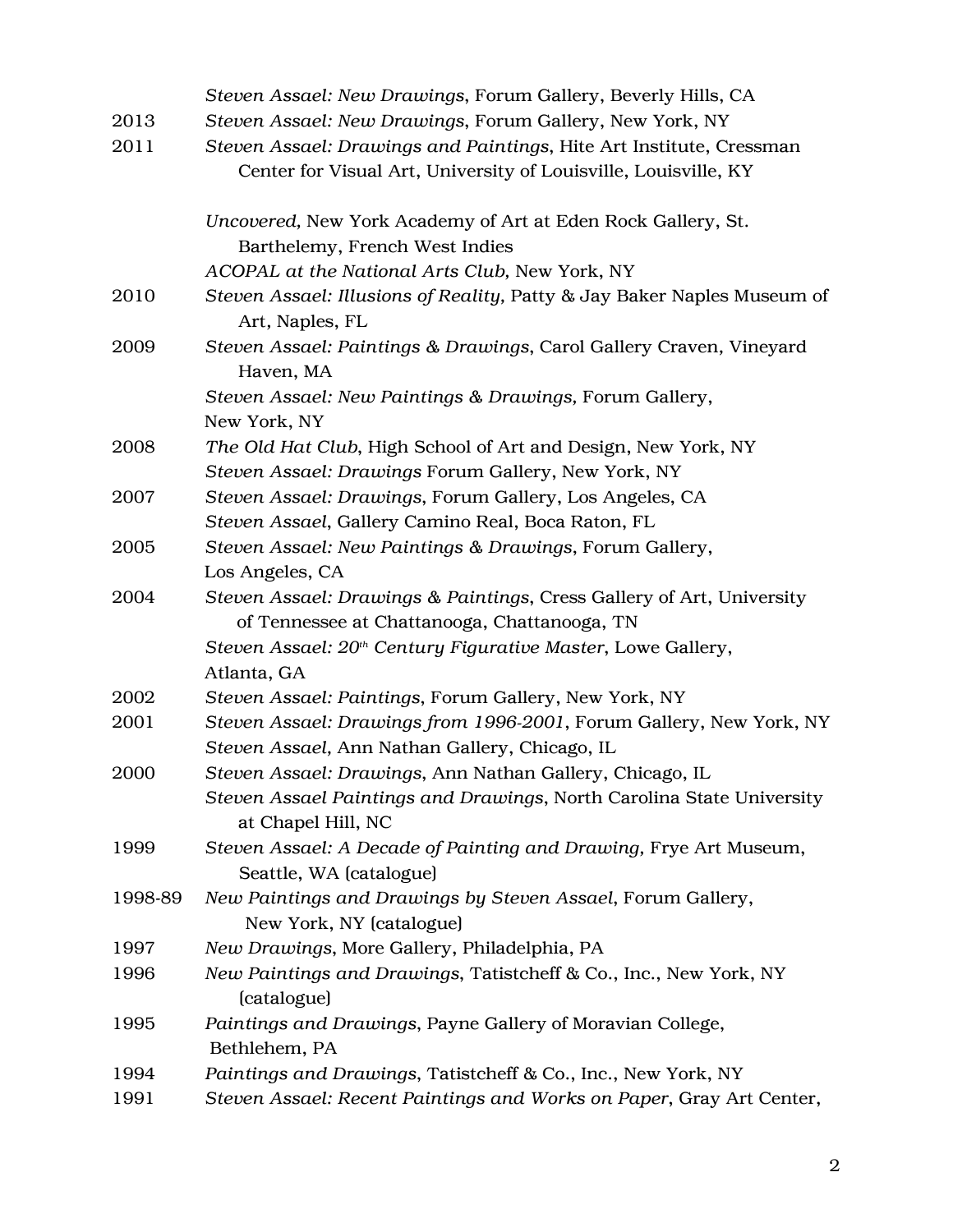East Carolina University, Greenville, NC

- 1990 Fendrick Gallery, Washington, D.C.
- 1989 Staempfli Gallery, New York, NY
- 1987 Staempfli Gallery, New York, NY
- 1980 *National Arts Club*, Gregg Gallery, New York, NY

# SELECTED GROUP EXHIBITIONS:

| 2022    | COUPLINGS, Forum Gallery, New York, NY                                  |
|---------|-------------------------------------------------------------------------|
|         | As Is: Beauty and the Body in Contemporary Art, GVSU Arts Gallery,      |
|         | Grand Valley State University, Allendale, MI                            |
|         | The Male Nude: Turning the Gaze, curated by Peter Trippi, New York      |
|         | Artists Equity Association & Equity Gallery, New York Hartley           |
|         | Invitational Exhibition, Salmagundi Club, New York, NY                  |
| 2021    | Varieties of Figurative Experience, curated by Donald Kuspit,           |
|         | George Bergès Gallery, New York, NY                                     |
|         | Silver, DFN Projects and Equity Gallery, New York, NY                   |
|         | Memento Vivere, curated by Jordon Sokol, Lyme Academy,                  |
|         | Old Lyme, CT                                                            |
|         | Resurgence, curated by Thomas Legaspi, Mills Pond Gallery,              |
|         | St. James, NY                                                           |
|         | Then and Now: American Social Realism, Forum Gallery, New York, NY      |
|         | Drawing inspiration, Forum Gallery, New York, NY                        |
| 2020    | Journey to the Sky, Six Summit Gallery, New York, NY                    |
|         | Shades of Blue: Drawings, Watercolors and Works on Paper, Equity Online |
|         | Marketplace, New York, NY; DFN Projects, New York, NY; Portraits,       |
|         | Inc., Birmingham, AL                                                    |
|         | First Impressions: New Works and New Acquisitions, Forum Gallery,       |
|         | New York, NY                                                            |
| 2019-20 | Corpo a Corpo, Villa Bardini, Florence, Italy                           |
| 2019    | Person to Person, Forum Gallery, New York, NY                           |
| 2018    | Responsorial: The Second Sex and the Contemporary Dialectics of         |
|         | Misogyny, New Orleans Academy of Fine Arts, New Orleans, LA             |
|         | Forum Gallery: Second Annual Southampton Exhibition, MM Fine Art,       |
|         | Southampton, NY                                                         |
|         | Peers & Influences, The Bo Bartlett Center, Columbus, GA                |
|         | Artists by Artists: The Artist as Subject, Forum Gallery, New York, NY  |
| 2017-18 | Favorite Things: A Holiday Exhibition, Forum Gallery, New York, NY      |
| 2017    | About Face, Southampton Arts Center, Southampton, NY                    |
|         | American Realism: A Survey, Gerald Peters Gallery, New York, NY         |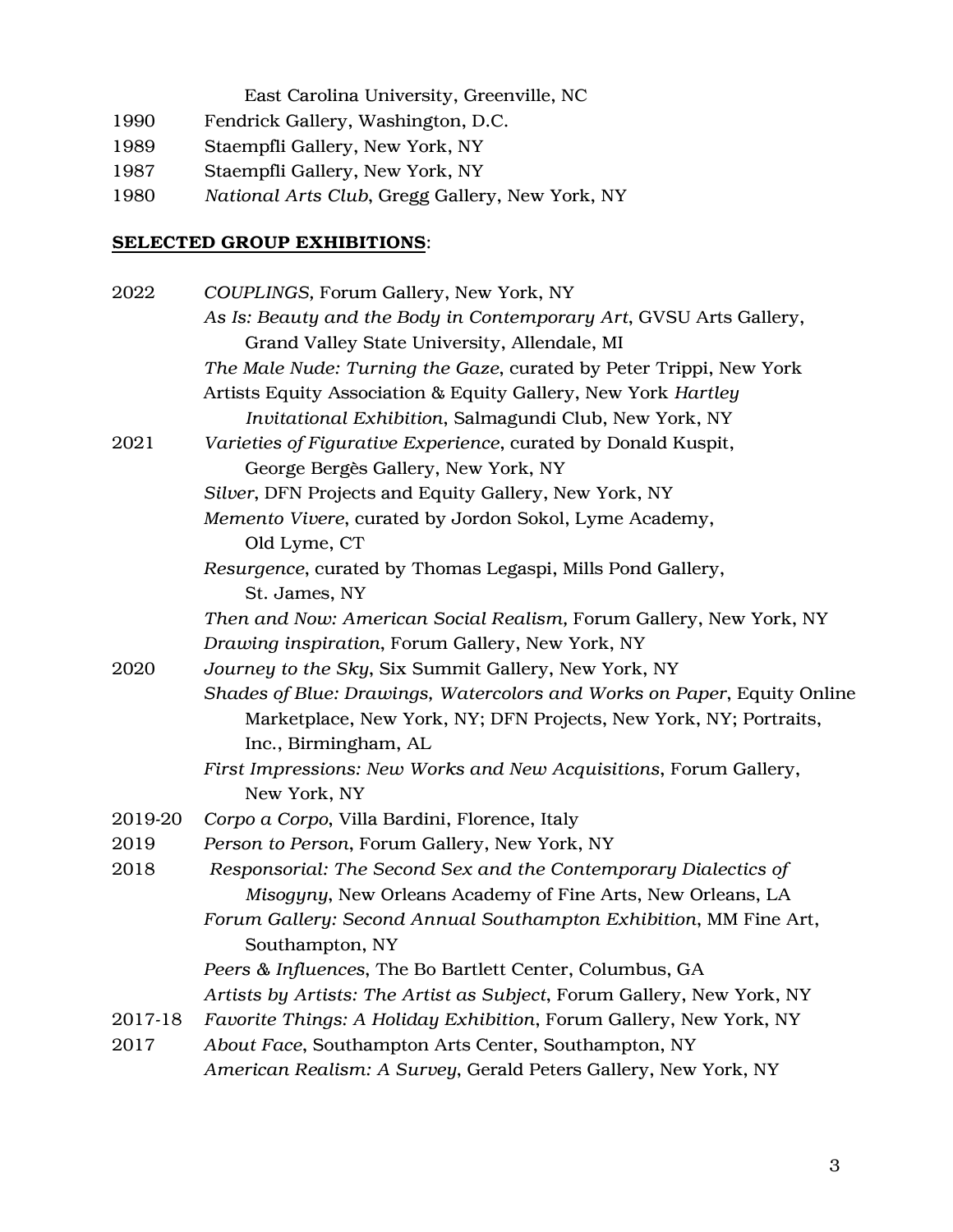|         | Forum Gallery Celebrates 55 Years of Modern and Contemporary Art,        |
|---------|--------------------------------------------------------------------------|
|         | Forum Gallery, New York, NY                                              |
| 2016    | $20/21$ – VISIONARY ARTISTS OF THE $21^{sr}$ CENTURY, Forum Gallery,     |
|         | New York, NY                                                             |
|         | Consecrated Reality, Florence Academy of Art at Mana Contemporary        |
|         | Jersey City, NJ                                                          |
|         | Now and Then: Drawings from the $19th$ Century to the Present, New York  |
|         | Academy of Art, New York, NY                                             |
| 2015    | Nature Unbound, Forum Gallery, NY                                        |
|         | N U D E, Eleventh Street Arts, LIC, NY                                   |
|         | Silverpoint Exhibition, Art Students League, NY, NY                      |
| 2014    | September Opening, Ann Nathan Gallery, Chicago, IL                       |
|         | The Way of the Flesh Part II, Mt. San Antonio College, Walnut, CA        |
|         | Wives, Daughters and Lovers, Forum Gallery, NY                           |
|         | Representing the Nude, EVOKE Contemporary, Santa Fe, NM                  |
|         | National Arts Club, Gregg Gallery, New York, NY                          |
| 2013    | Six Summit Gallery, Ivoryton, CT                                         |
|         | Nocturnes, The National Arts Club, New York, NY                          |
|         | Diverse Visions of Reality, Diego Salazar Gallery, New York, NY          |
|         | Singular Vision, Forum Gallery, New York, NY                             |
|         | Face to Face: Artist Self-Portraits from the Collection of Jackye and    |
|         | Curtis Finch Jr., Arkansas Art Center, Little Rock, AR                   |
| 2012    | Resolve, Joshua Liner Gallery, New York, NY                              |
|         | Five Decades: Art and Artists of Forum Gallery 1962-2012, Forum Gallery, |
|         | New York, NY                                                             |
|         | Perception of Self, Forum Gallery, New York, NY                          |
| 2011    | Expressing the Figure: Drawings from Life, Dr. M. T. Geoffrey Yeh Art    |
|         | Gallery, St. John's University, Jamaica, NY                              |
|         | Dark Water, Copro Gallery, Santa Monica, CA                              |
|         | Vantage Point, Forum Gallery, New York, NY                               |
| 2010    | 2010 Collector's Show & Sale, Arkansas Arts Center, Little Rock, AR      |
|         | Re-Presenting the Nude, EVOKE Contemporary, Santa Fe, NM                 |
| 2009    | Summer Selections, Forum Gallery, New York, NY                           |
| 2008    | The Figure Revealed: Contemporary American Figurative Paintings and      |
|         | Drawings, Kalamazoo Institute of Art, Kalamazoo, MI                      |
|         | Drawings, John Pence Gallery, San Francisco, CA                          |
| 2007-08 | Visions: Selections from the James T. Dyke Collection of Contemporary    |
|         | Drawings, Naples Museum of Art, Naples, FL; Arkansas Arts Center,        |
|         | Little Rock, AR.                                                         |
|         | Object Project, Evansville Museum, Evansville, IN; Greenville County     |
|         | Museum of Art, Greenville, SC; Philbrook Museum of Art, Tulsa, OK;       |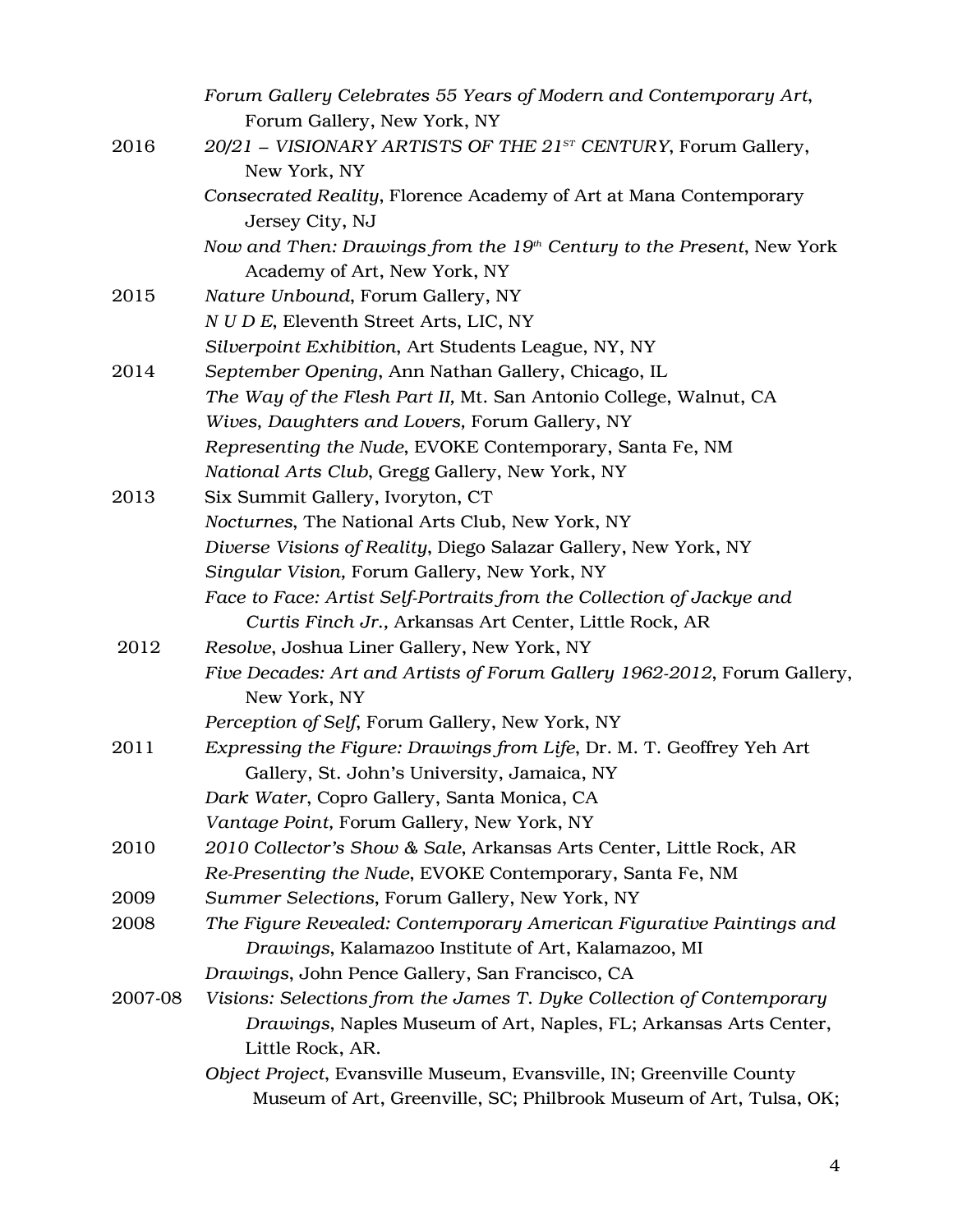|        | Hunter Museum of Art, Chattanooga, TN; Museum of Outdoor Art,<br>Englewood, CO.                               |
|--------|---------------------------------------------------------------------------------------------------------------|
| 2007   | The Fine Art of Drawing: Modern & Contemporary Works on Paper, Forum                                          |
|        | Gallery, New York                                                                                             |
|        | Fall 2007 Group Exhibition, eDavid Gallery, Bethlehem, PA                                                     |
|        | Body and Soul: Exploration to Expression, Osilas Gallery, Concordia<br>College, Bronxville, NY                |
|        | FACE: Scavenging Identity, Zone Chelsea Center for the Arts,                                                  |
|        | New York, NY                                                                                                  |
|        | The Storm, Forum Gallery, New York, NY                                                                        |
|        | Figure It! The Human Factor in Contemporary Art, The Clay Center for the<br>Arts and Sciences, Charleston, WV |
| 2006-7 | New Old Masters/ Nowi Dawni Mistrzowie, National Museum, Gdansk,                                              |
|        | Poland                                                                                                        |
| 2006   | Creative Imaginings: The Howard A. and Judith Tullman Collection,                                             |
|        | Mobile Museum of Art, Mobile, AL                                                                              |
|        | Luster of Silver: Contemporary Metalpoint Drawings, Telfair Museum of                                         |
|        | Art, Savannah, GA                                                                                             |
|        | Salon 2006 Exhibition, New York Academy of Art, New York, NY                                                  |
|        | The Art of Representation: Figures, Alva deMars Megan Chapel Art Center,                                      |
|        | Saint Anselm College, Manchester, NH                                                                          |
| 2005   | 2005 Collector's Show, Arkansas Art Center, Little Rock, AR                                                   |
|        | Figurative Impulse, Forum Gallery, Los Angeles, CA                                                            |
|        | New Old Masters, Naples Art Museum, Naples, FL                                                                |
|        | Then as Now, Sordoni Art Gallery, Wilkes University, Wilkes-Barre, PA                                         |
|        | Enduring Roles and Realism: Building on the Murray Collection,                                                |
|        | Everhart Museum, Scranton, PA                                                                                 |
| 2004   | Commissioned/Non-Commissioned, Chung-Cheng Gallery, St. John's<br>University, Queens, NY                      |
|        | Drawings VII, Koplin Del Rio Gallery, Los Angeles, CA                                                         |
|        | Masters and Mavericks, Seraphin Gallery, Philadelphia, PA                                                     |
|        | Invitational Exhibition, Columbus State University, Columbus, GA                                              |
| 2003   | MFA Faculty Exhibition, New York Academy of Art, New York, NY                                                 |
|        | Collector's Show, Arkansas Art Center, Little Rock, AR                                                        |
|        | Realism Now, Boise State University, Boise, ID                                                                |
|        | Facing Reality: The Seavest Collection of Contemporary Realism,                                               |
|        | Neuberger Museum of Art, Purchase, NY                                                                         |
|        | Contemporary Works on Paper, Forum Gallery, New York, NY                                                      |
|        | Magic Realism: A New Generation, Sangre de Christo Arts Center,<br>Pueblo, CO                                 |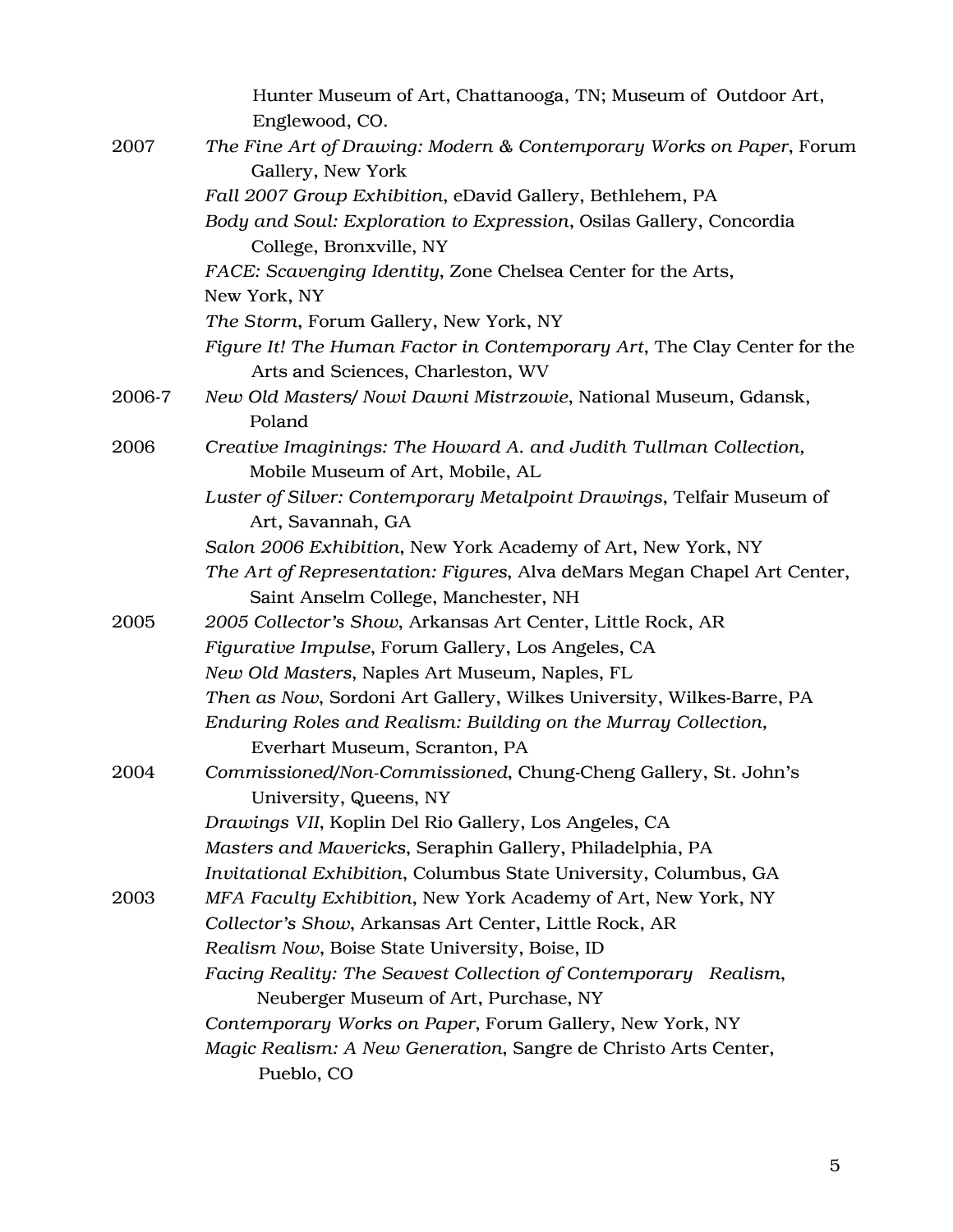|         | Transforming the Commonplace: Masters of Contemporary Realism,                                                       |
|---------|----------------------------------------------------------------------------------------------------------------------|
|         | Susquehanna Art Museum, Harrisburg, PA                                                                               |
|         | Grand Opening Exhibition, Frey Norris Gallery, San Francisco, CA                                                     |
|         | Modern and Contemporary Portraits, Curated by Townsend Wolfe, Forum<br>Gallery, New York, NY                         |
| 2002    | Representations: The Art of Drawing, Schick Art Gallery, Skidmore                                                    |
|         | College, Saratoga Springs, NY                                                                                        |
|         | A Decade of American Contemporary Figurative Drawing, Frye Art<br>Museum, Seattle, WA                                |
|         | Carol Craven Gallery, West Tisbury, Martha's Vineyard, MA                                                            |
| 2001-02 | Magic Vision, Arkansas Arts Center, Little Rock, AR                                                                  |
| 2001    | About Face, Arkansas Arts Center, Little Rock, AR                                                                    |
|         | Identities: Contemporary Portraiture, New Jersey Center for Visual Arts,<br>Summit, NJ                               |
|         | Tulsa Collects, Philbrook Art Center, Tulsa, OK                                                                      |
|         | National Drawing Invitational, Arkansas Arts Center, Little Rock, AR                                                 |
| 2000    | Re-presenting Representation, Corning Gallery at Steuben, New York, NY                                               |
|         | Drawings by 20th Century and Contemporary Masters, Forum Gallery,<br>New York, NY                                    |
|         | Drawing V, Koplin Gallery, Los Angeles, CA                                                                           |
| 1999    | New Realism for a New Millennium, Memorial Art Gallery, University of<br>Rochester, NY                               |
|         | Fine Art Faculty Exhibition, Pratt Institute, Brooklyn, NY                                                           |
|         | Indomitable Spirits: The Figure at the End of the Century, Art Institute of<br>Southern California, Laguna Beach, CA |
| 1998    | Collector's Show, Arkansas Arts Center, Little Rock, AK                                                              |
|         | It's Still Life, Forum Gallery, New York, NY                                                                         |
|         | Realism Knows No Bounds, Van de Griff Gallery, Santa Fe, NM                                                          |
|         | 73rd Annual Exhibition, National Academy of Design, New York, NY                                                     |
|         | The Figurative Impulse, Miami Dade Community College, Kendall Campus<br>Art Gallery, Miami, FL                       |
| 1997    | Drawn From the Faculty, New York Academy of Art, New York, NY                                                        |
|         | Dramatic Realism: The New Baroque, Southern Alleghenies Museum of<br>Art, Loretto, PA                                |
| 1996    | American Academy Invitational Exhibition of Painting & Sculpture,<br>American Academy, New York, NY                  |
|         | New York State Biennial, New York State Museum, Albany, NY                                                           |
|         | Reality Bytes, Kemper Museum of Contemporary Art & Design Kansas City,<br>MO (catalogue)                             |
|         | Invitational Figurative Group Exhibition, More Gallery, Philadelphia, PA                                             |
|         | Holiday Exhibition, Laura Craig Galleries, Scranton, PA                                                              |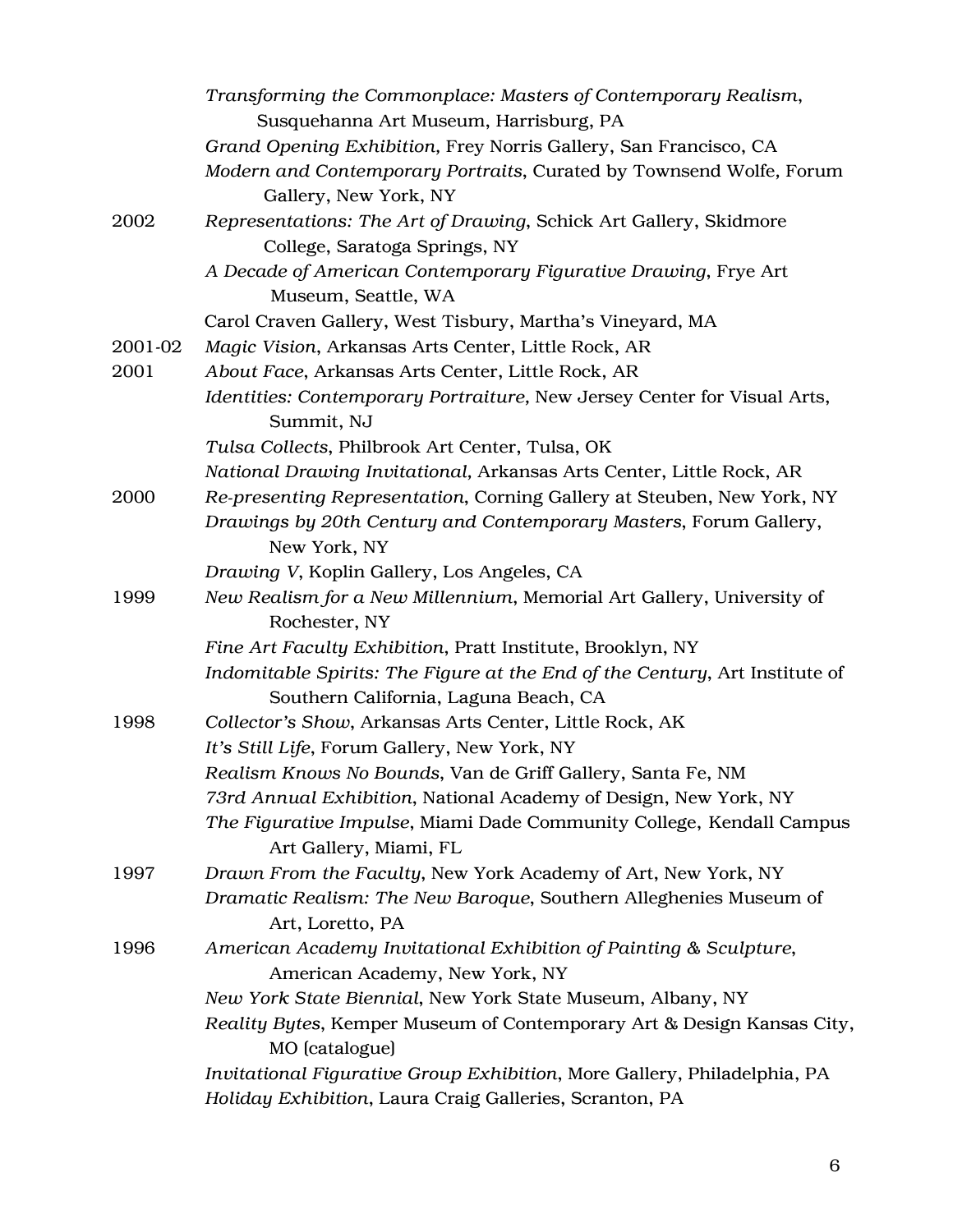| 1995 | SPECTRUM, Hunter Museum of Art, Chattanooga, TN                                 |
|------|---------------------------------------------------------------------------------|
|      | Collector's Show, The Arkansas Arts Center, Little Rock, AK                     |
|      | Summer Group Exhibition, Tatistcheff & Co., Inc., New York, NY                  |
|      | Live/Work, Queens Museum of Art, Queens, NY                                     |
|      | Summer Exhibition, Park Avenue Atrium, New York, NY                             |
|      | Realism '95, Vision and Poetry, Fletcher Gallery, Santa Fe, NM                  |
|      | Collecting with Richard Brown Baker, Yale University Art Gallery,               |
|      | New Haven, CT                                                                   |
| 1994 | Realism(s), The Murray Collection, Scranton, PA                                 |
|      | Getting Romantic Again, Tatistcheff & Co., Inc., New York, NY                   |
|      | Summer Gallery Group Exhibition, Tatistcheff & Co., Inc., New York, NY          |
|      | 169th Annual Exhibition, National Academy of Design, New York, NY               |
|      | Drawings: Steven Assael/Adam Schnitzer, Tatistcheff/Rogers, Santa<br>Monica, CA |
|      | Collection of Remak Ramsay, The Century Association, New York, NY               |
| 1993 | Re-Representing Representation, Arnot Art Museum, Elmira, NY                    |
|      | Summer Group Exhibition, Lewin Gallery, New York, NY                            |
|      | Inside Washington's Galleries, Art Museum of the Americas,                      |
|      | Washington, D.C.                                                                |
|      | Collectors Show, Drawing Exhibition, Arkansas Arts Center, AK                   |
|      | Contemporary Realism, Staempfli Gallery, New York, NY                           |
|      | Heroism: Contemporary Images, Peconic Gallery, Suffolk Community                |
|      | College, Riverhead, NY                                                          |
|      | Art of Drawing, Staempfli Gallery, New York, NY                                 |
|      | Silverpoint Etcetera: Contemporary American Metalpoint Drawings, The            |
|      | Arkansas Arts Center, Little Rock, AK                                           |
| 1992 | Huntsville Museum of Art, Huntsville, AL                                        |
|      | Farnsworth Art Museum, Rockland, ME                                             |
| 1991 | Three Directions, Wellington B. Gray Gallery, East Carolina University,         |
|      | Greenville, NC                                                                  |
|      | Expressive Visions and Exquisite Images: Two Aspects of Art of the              |
|      | Richard Brown Baker Collection, Meadow Brook Art Gallery,                       |
|      | Oakland University, Rochester, MI                                               |
|      | New Horizons in American Realism, Flint Institute of Art, MI                    |
|      | Philharmonic Center for the Arts, Naples, FL                                    |
|      | Knoxville Museum of Art, Knoxville, TN                                          |
| 1990 | Art of Fantasy, Delaware Art Museum, Wilmington, DE                             |
|      | Art of Drawing, Staempfli Gallery, New York, NY                                 |
|      | Love and Charity: The Tradition of Caritas in Contemporary Painting,            |
|      | Sherry French Gallery, New York, NY; Traveling to: Roanoke                      |
|      | Museum of Fine Arts, Roanoke, VA; Dowd Fine Arts Gallery, SUNY                  |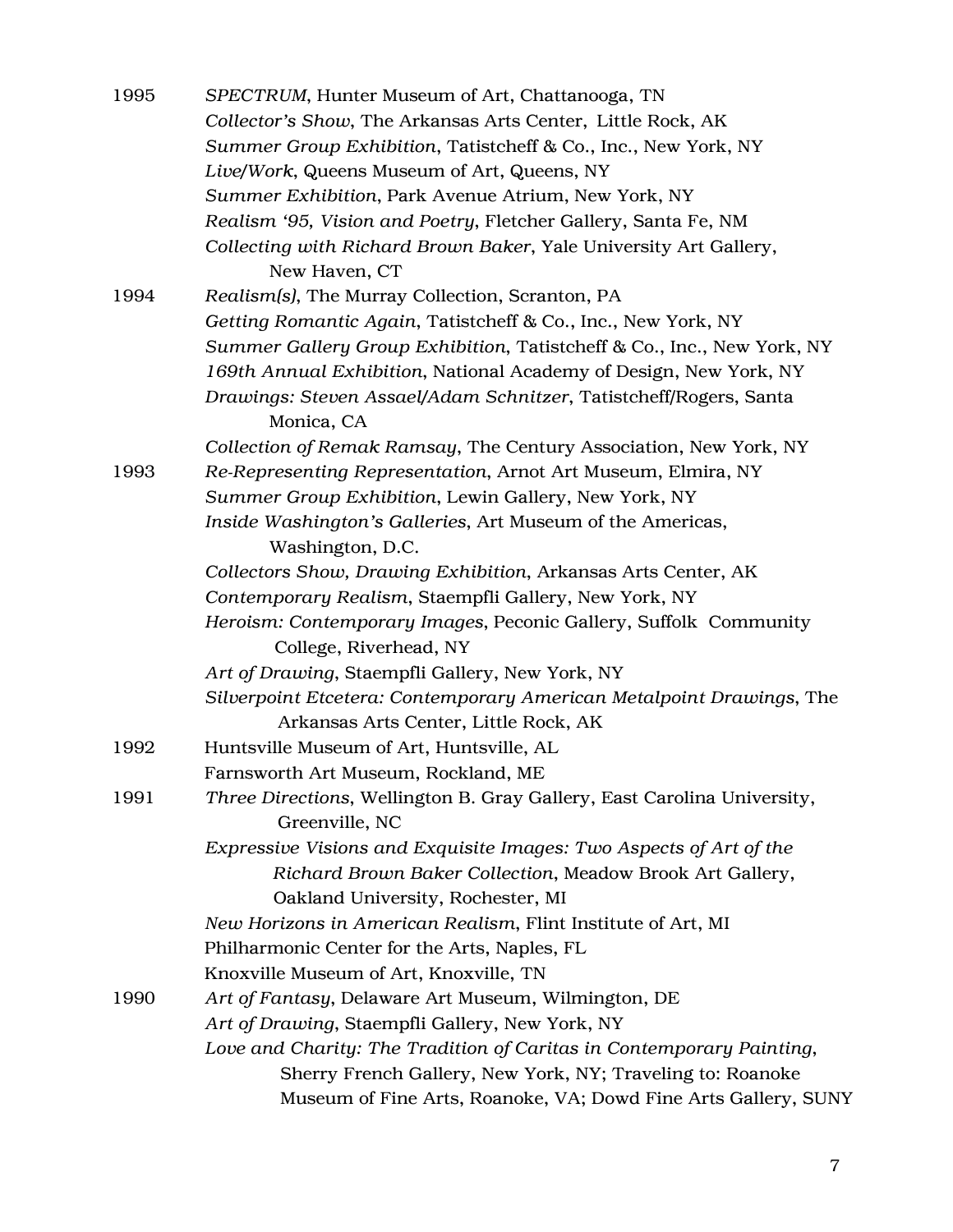|        | at Cortland, NY; The Noyes Museum, Oceanville, NJ; Roland                |
|--------|--------------------------------------------------------------------------|
|        | Gibson Gallery, SUNY at Potsdam, NY                                      |
|        | Fendrick at Foster, University of Wisconsin at Eau Claire Artspace,      |
|        | Raleigh, NC                                                              |
|        | Gender: Out of the Garden, Barbara Fendrick Gallery, New York, NY;       |
|        | Fendrick Gallery, Washington, D.C.                                       |
|        | Revelation and Devotion, Sherry French Gallery, NY; Traveling to: Triton |
|        | Museum of Art, Santa Clara, CA; Art Gallery at Gustavus Adolphus         |
|        | College, St. Peter, MN; Valparaiso University Museum of Art,             |
|        | Valparaiso, IN; Arnot Art Museum, Elmira, NY                             |
|        | Gallery Painters, Staempfli Gallery, New York, NY                        |
|        | National Academy of Design, New York, NY                                 |
| 1989   | Memory and Artifact: Romanticism Revisited, Barbara Fendrick Gallery,    |
|        | NY; Fendrick Gallery, Washington, D.C.                                   |
| 1983   | New Realism, Mullaly Matisse Gallery, New York, NY                       |
| 1981   | Emerging Young Artists, Nardian Gallery, New York, NY                    |
| 1980   | Young Realists, Harbor Gallery, Cold Spring Harbor, NY                   |
| 1978-9 | Pratt Institute, Brooklyn, NY                                            |

#### SELECTED PUBLIC AND PRIVATE COLLECTIONS:

Arkansas Museum of Fine Arts, Little Rock, AR The Arnot Art Museum, Elmira, NY The Art Institute of Chicago Mr. Richard Brown Baker Mr. John Bolton Mr. and Mrs. Jacques Busquet Celestial Seasonings Corporation, Boulder, CO The Columbus Museum, Columbus, GA Columbus Museum of Art, Columbus, OH Mr. and Mrs. Richard Danziger Frye Art Museum, Seattle, WA The Hunter Museum of Art, Chattanooga, TN Jalane and Richard Davidson The Juliet Museum of Art, Avampato Discovery Museum for the Arts & Sciences K & B Corporation, New Orleans, LA Kemper Museum of Contemporary Art & Design, Kansas City, MO Kumada Corporation, Kobe, Japan Mr. Steve Martin Dr. Thomas A. Mathews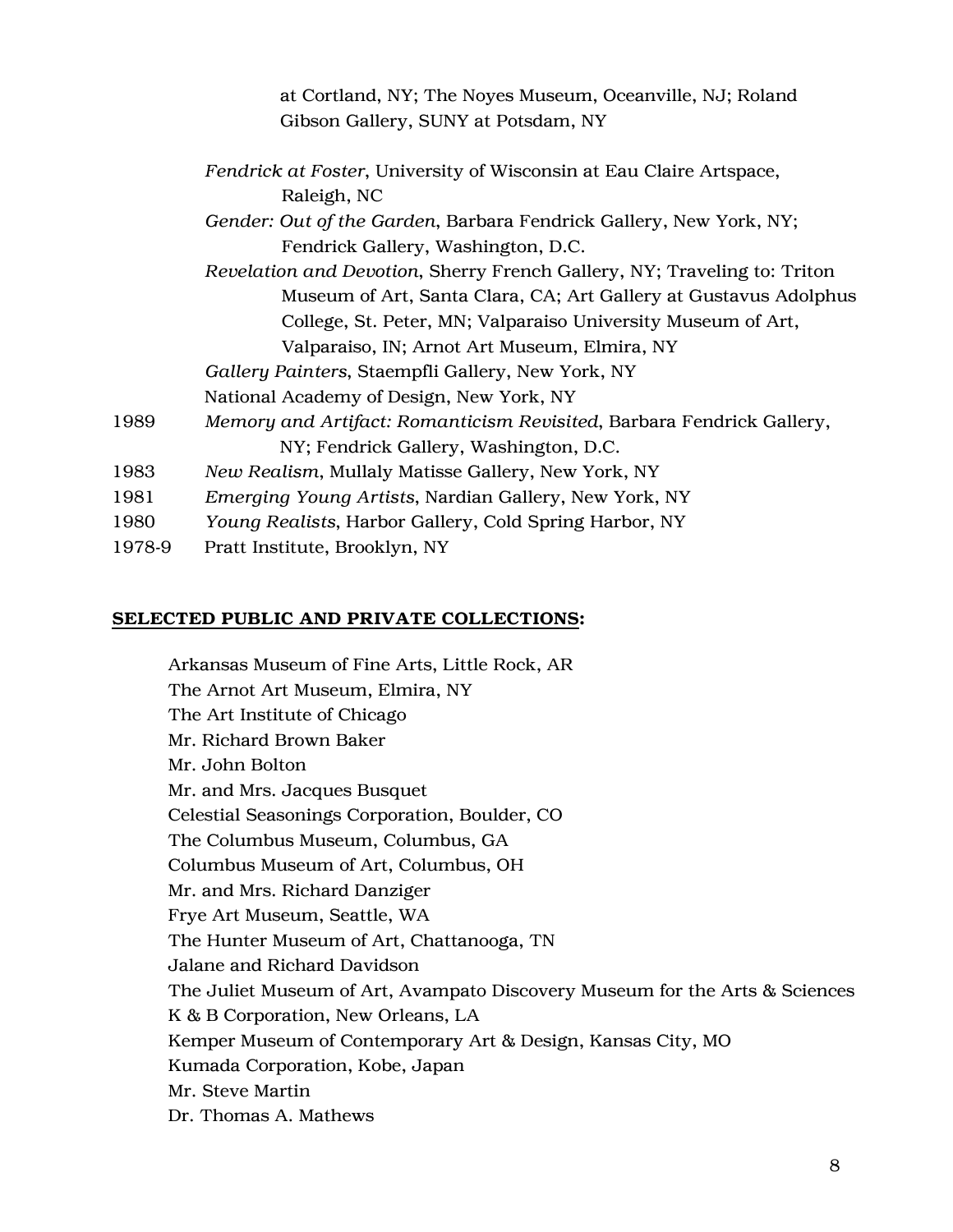Mr. and Mrs. Philip Messinger Racine Art Museum, Racine, WI The Metropolitan Museum of Art, New York, NY The Murray Collection Mr. and Mrs. Richard D. Segal Mr. and Mrs. Toshio Takashima Mr. and Mrs. James Thompson The Howard A. and Judith Tullman Collection Walt Disney Corporation, Burbank, CA Westmont College Ridley Tree Art Museum, Santa Barbara, CA

#### SELECTED BIBLIOGRAPHY:

Jackson, Robert C. *Behind the Easel: The Unique Voices of 20 Contemporary Representational Painters* (Schiffer Publishing, Ltd.; 1 edition (October 29, 2014) McCann, Margaret. *The Figure: Painting, Drawing, and Sculpture* (Skira Rizzoli September 23, 2014)

- *Steven Assael Paintings,* 2010: Linden Hill Art Books, published on the occasion of the exhibition *Steven Assael: Illusions of Reality*, organized by the Patty & Jay Baker Naples Museum of Art, Naples, FL.
- Burgess, Anna F. *Seven Bridges Collection: The First Fifteen Years 1993-2008* (Seven Bridges Foundation (2009)
- Kuspit, Donald. *New Old Masters Great Exhibition of Contemporary Art Nowi Dawni Mistrzowie* (MNG National Museum in Gdansk (2006), pages 28-29.
- Dantzic, Cynthia Maris. *100 New York Painters*, Schiffer Press, Atglen, PA, 2006, page 30.
- "Steven Assael at Ann Nathan Gallery," *American Arts Quarterly*, Winter 2006.

Bass, Ruth. "When a Rose is a Rose," *ArtNews*, February, 1996.

- *CBS*, "Sunday Morning" Television Show, "A Look at a Modern Master," April 4, 1999.
- Codrington, Andrea. "Figuratively Speaking," *Art and Auction*, June, 1996.
- Gehman, Geoff. "Spiritual Treasure Chest*," Morning Call*, January, 1996.
- "Goings on About Town," *New Yorker*, November 12, 1990, p. 22.
- Hagen, Charles. "In Connecticut, a Collector's Eclecticism," *The New York Times,* Friday, July 14, 1995.
- Henry, Gerritt. "Steven Assael at Staempfli," *Art in America*, January, 1990. "Steven Assael at Forum," *Art in America*, May, 1999.
- Jaeger, William. "Biennial Exhibit of Extremes," *Times Union,* May 5, 1996.
- Karnel, Pepe. "Depicting Multiculturalism," *New York Times*, September, 1995.
- Lipson, Farin. "Portraits in Courage, Art and Poetry of Heroism," *Newsday*, March, 1992